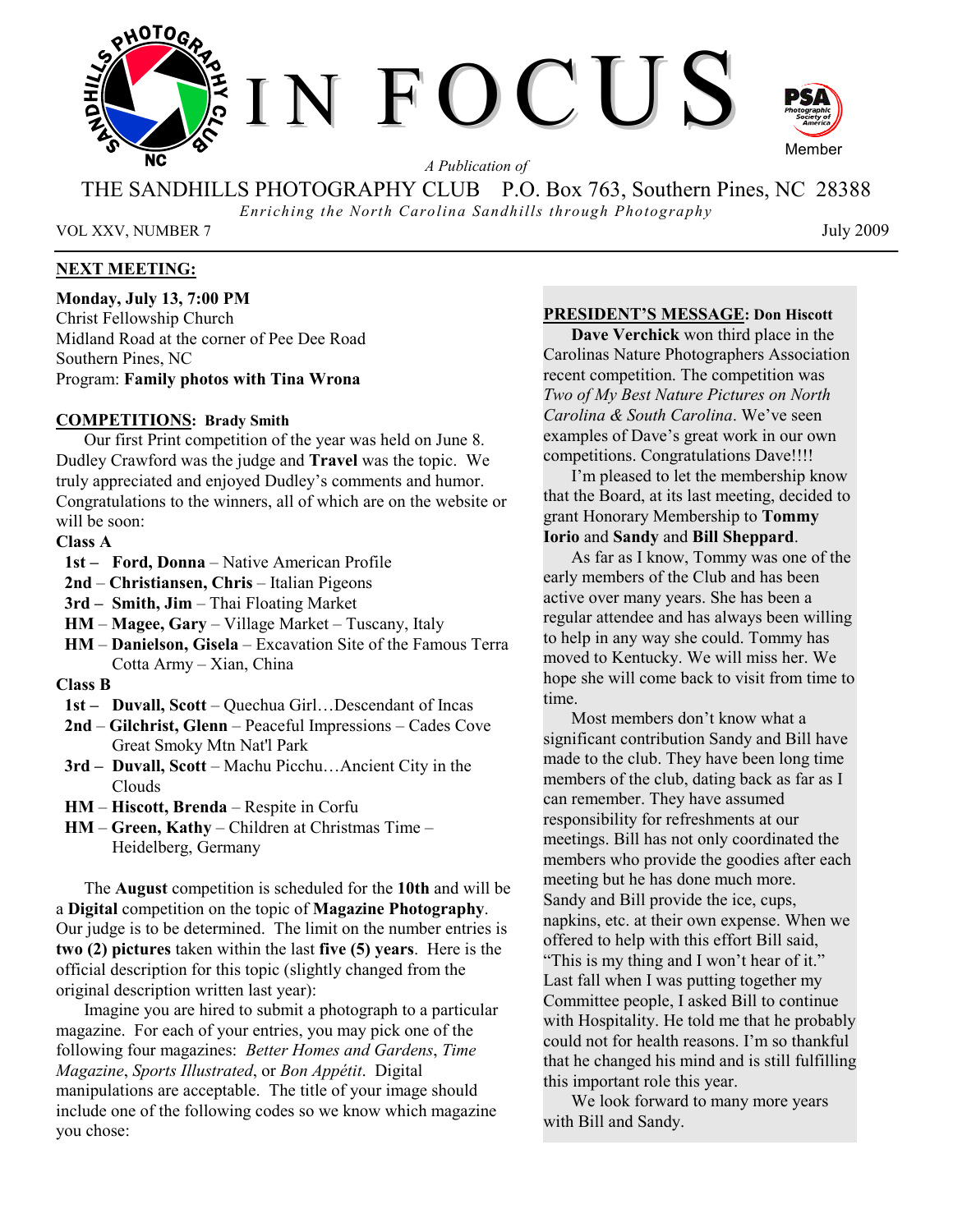**BHG** – Better Homes and Gardens **TM** – Time Magazine

**SI** – Sports Illustrated

**BA** – Bon Appétit

You can also add to your title words that help describe the purpose of your photograph. For instance, if your intention was to take a photograph for an article in *Time Magazine* about the economy, your title might be, "TM – Article on the economy." On the other hand, if your photo was for an ad in *Sports Illustrated* for headbands, your title might go something like, "SI – Ad for head bands." Please **do not** include any real or filler text on your photos. This is a photography competition not one on graphic design.

Here are the submission instructions:

1. Size your image so that the shortest dimension is a minimum of 768 pixels (1024 x 768 pixels is okay, but 768 x 576 is not. The smaller of the two numbers should be 768 or larger).

2. File type should be JPEG or TIFF and should not exceed 2MB in size, if you can help it.

3. You must include the following information in your email:

Image title

Your name

Which class you're in (A or B)

4. You may also include a brief description of the photo.

5. Please submit your photos to the competition chairman email address:

competitions@sandhillsphotoclub.org.

6. You must send them before midnight on **August 3** to be included in the competition. This deadline is firm. Late entries will not be accepted.

7. You may also give/send me a copy of your submissions on a disc or flash drive.

Our first **Online** photo competition's deadline is approaching, and that deadline is **August 28, 2009**. This will give me time over the weekend to process all the images and post them for your viewing and scoring. This is a completely **Open** competition with **no time limit** for how long ago photos were taken. Digital manipulations are acceptable. You will be able to submit up to **two (2) images**, which will be judged during the month of September by all club members who wish to judge. I will have a blast email sent out to let everyone know where the photos can be viewed and voted upon. Winners will be announced during the October club meeting.

To send images, just use the same procedure outlined in previous Newsletters for digital competitions. Just be sure you put "Online Competition" in the subject of the email and don't send them with images for one of the other competitions. *Again, please note that images will not be viewable on the website until on or after September 1. Voting* will start when the blast email is sent.

Just two side notes: First, please let me know if you are interested in having the club create a Class C designation. Class C would be for those who would like their photos critiqued by the judge during a competition, but are not interested in receiving a score for their image. Second, I would also like to know if you are interested in the club holding more online competitions, in addition to the current competition schedule. You may want to see how this year's goes before you let me know.

So, if you would like to comment on creating a Class C designation or on having more online competitions, please email me at competitions@sandhillsphotoclub.org.

*Looking ahead...* Upcoming competitions are:

Oct 2009 – Landscapes / Print Feb 2010 – Macro Apr  $2010$  – Black & White Jun 2010 – Open Aug 2010 – Stop Action Oct 2010 – Architectural

Full descriptions, any specific rules, and digital or print designations for the 2010 competitions will be given in a soon to be published newsletter. We will also provide 2011 topics at that time. *HAPPY SNAPPING!*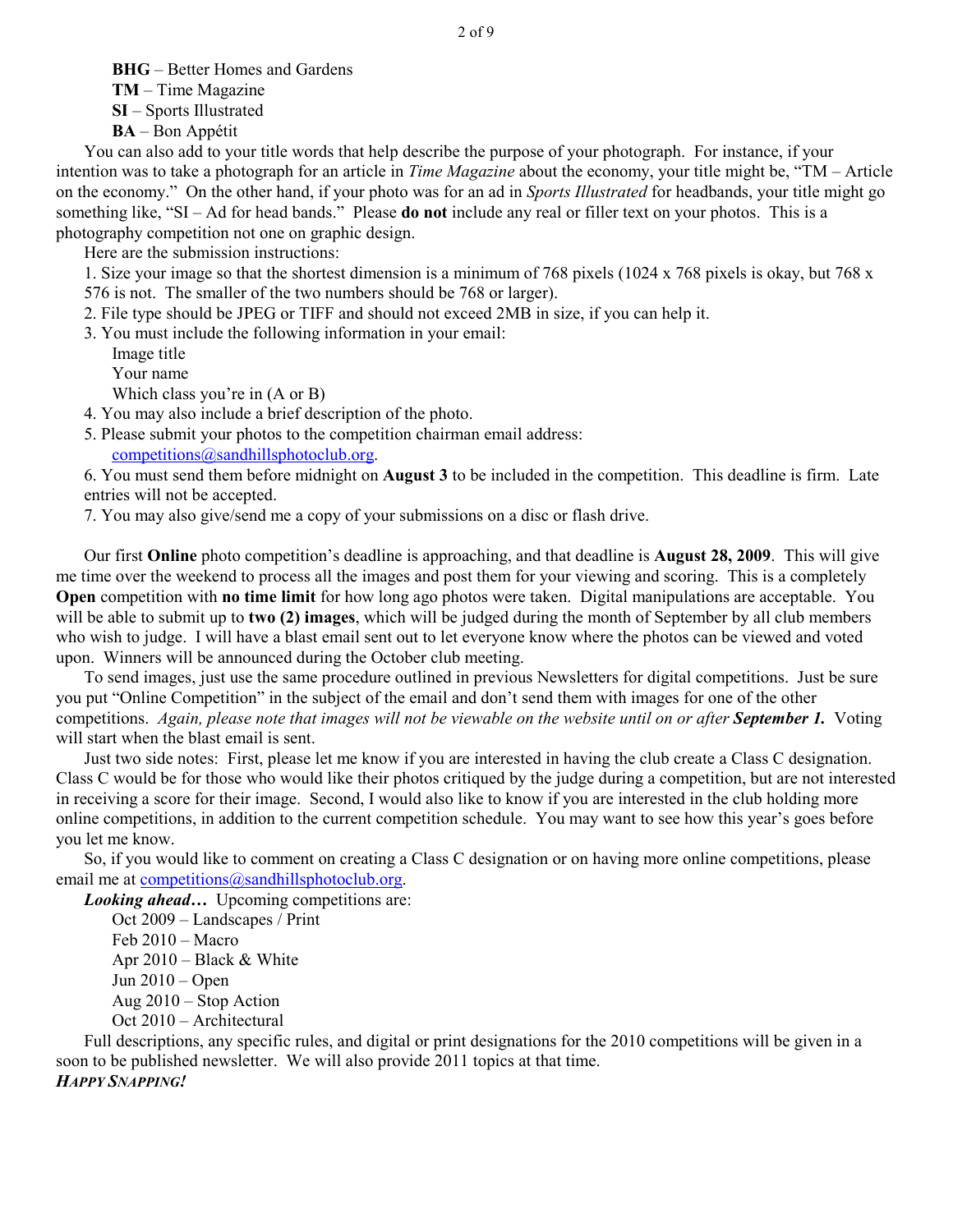## **PROGRAMS: Len Barnard**

**July 13:** Tina Wrona of *Tina Wrona Photography* will present a program that will give parents and grandparent pointers on taking quality family photos—not just snap shots. Check out her web site www.tinawronaphotography.com for some beautiful examples of her work.

**September 14: Photographing and Experiencing the Cascades**. Scott Zielger, author of a book on the Cascades in Washington and Oregon entitled, "The Cascades: A Natural Heritage," will discuss photography related to his published photography book.

**November 9:** "Take a Second Look with George" More information later but start saving that "**great photo**" that is just missing something and that you would like to have help in improving.

**December 14:** This is the date for our Christmas dinner. It will be a Jolly Good time!!!!! More later....

## **WORKSHOPS: Bill Matthews**

 *A Practical Approach to Digitizing Your Slides, Understanding the RAW Digital Camera Image Format and*  Getting Your Monitor Calibrated with the SPC Projector is a three-part workshop with Bill Matthews. Originally scheduled for Saturday, June 27, it was postponed due to the conflict with the Memorial Service for June White's husband, Charles. This workshop is now scheduled for Saturday, **August 15**, 9:30 – 11:30 am, at the Sandhills Community College Landscape Gardening Center.

 Converting one's 35mm color sides to digital files by scanning sounds like a great idea until simple multiplication shows how long it will take. I've got a good scanner, but with 7,000 slides (50, 140-slide carousels) at 2 minutes per slide the prospect of a 233-hour (29, 8-hour days) task caused me to keep putting off the project. I finally came up with a more practical approach, which allowed me to complete the project in about 16 hours. I'll describe and demonstrate this method in the first part of this workshop.

 Many photographers now capture their images in the RAW file format. Amongst other things the RAW (or Native) format offers the possibility of adjusting exposure and white balance in your computer *after* the picture is taken. Some serious nature and professional photographers enthusiastically endorse this approach while other professional photographers do not. In this part of the workshop the RAW digital will be explained and arguments for and against its use will be presented.

 The last part of this workshop will be a review of the current state of standardization and calibration of the club digital projector. Although the projected image can never exactly replicate the image as displayed on your individual monitors, a reasonably close match can be achieved. The factors involved will be reviewed and tips on how to best prepare digital competition images will be presented.

 *A Photoshop Workshop* with **Bob Biamonte**: Bob hopes to be able to present a Photoshop Workshop at an SCC computer lab in September or October.

#### **EXHIBITIONS: Betty Hendrix**

# **Appalachian Physical Therapy at Olmstead Village**

# **Mark your calendars for the pick-up on July 10 between 2:00 & 3:45 pm.**

At least two photographs had sold tags on them at the last report. If anyone cannot pick up at the assigned time, please make arrangements with a fellow member to pick up for you or get in touch with **Betty Hendrix**.

## **Weymouth Center Photo Exhibit**

#### **September 1 to November 1**

*Weymouth Center for the Arts and Humanities* is celebrating their 30<sup>th</sup> Anniversary. They have invited our club to provide a display of artful Weymouth subject photographs to be shown in their St. Andrews Room on the second floor of the mansion. Along with our photographs, they will mount some excerpts of poetry or writings from James Boyd and Sam Ragan that relate to the photos we submit. The delivery date and hanging date are not firm yet, but will be around the last week in August.

The framed works are to be limited to a maximum size of 16x20 frames. Please select two of your finest pieces to mat and frame. By **July 31**, send the following information to bettyhendrix@charter.net.

- Your name
- Titles of each piece (2)
- Subject matter (one to three words to describe each)
- Size (outer dimensions of frame)
- Price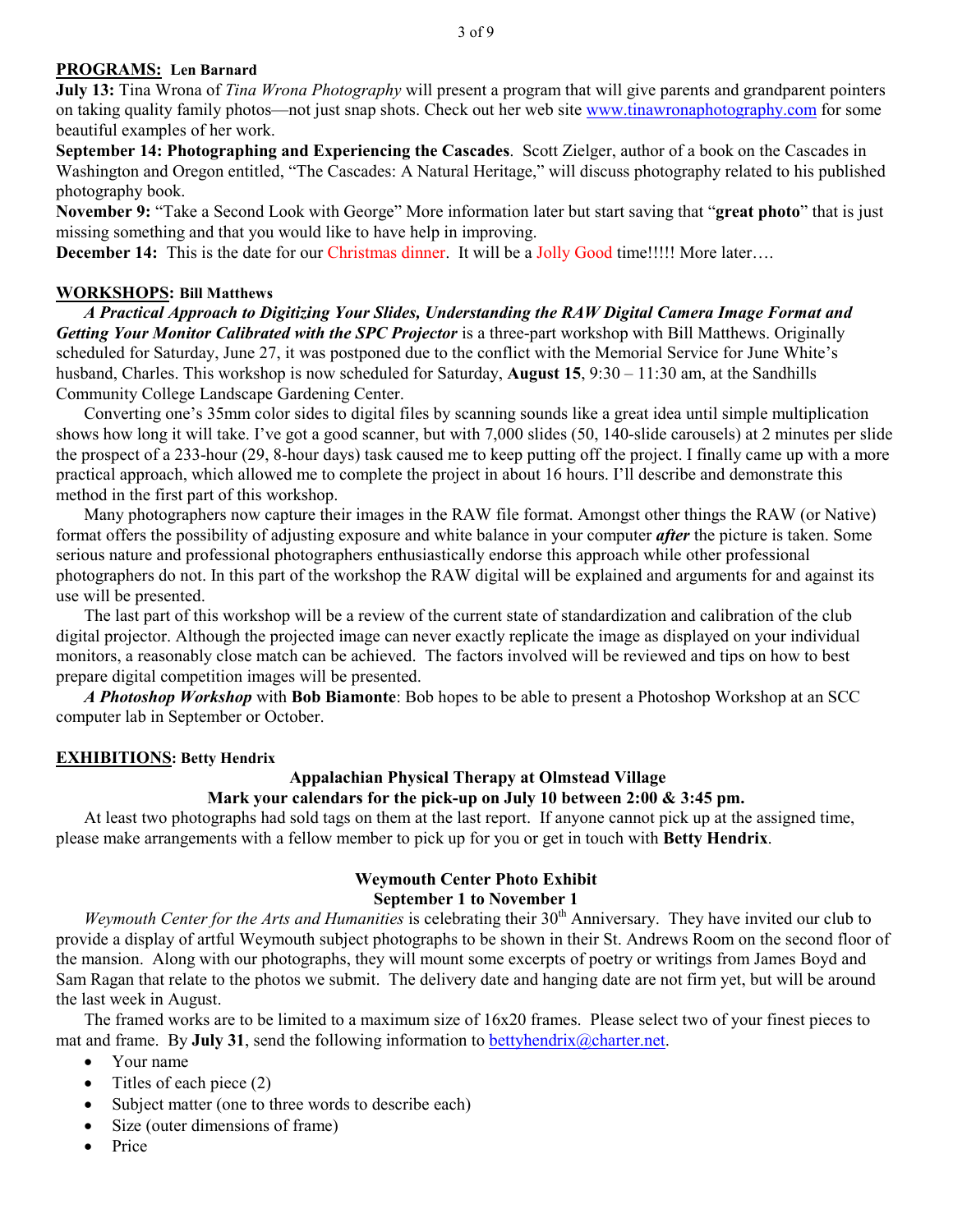We will include at least one from each member wishing to participate. By August meeting, we will know what the turnout is and about how many we will be using.

## **FINE ARTS FESTIVAL – Arts Council of Moore County Reminder: July 18-24 submit entries at the Campbell House**  Entry fee: \$15/ entry for ACMC members \$25/entry for non-members

## **Fall Field Trip: Kathy Green**

Mark your calendars for arrival to Cherokee on Monday, October 19. We will be there the 20<sup>th</sup> and 21<sup>st</sup> and return home on Thursday, October 22. The Holiday Inn, in Cherokee, on Highway 19 S has been booked. Plan about a 5<sup>1</sup>/<sub>2</sub>hour trip from Seven Lakes via Route 40 to Exit 27. The room rate for the hotel is \$70 a night for double or single, not including tax. A freshly made breakfast buffet will be available at 6:30 am and is included in the room price.

Plans so far include a Monday night dinner at Chestnut Tree, Holiday Inn restaurant (menu or dinner buffet for approx \$10.) There will be an evening presentation after dinner by local photographer, Jerry Jaynes in the hotel meeting room. His published and unpublished mountain photos can be seen on Flickr.com and some of the photos at his website below are the places we will be seeing. He also has many other photos that you may view on the website: http://www.flickr.com/photos/by\_jerry\_jaynes/1680929752/in/set-72157602221108351/.

Tuesday night dinner, for those interested, will be at the Harrah's Casino Hotel restaurant, Selu, and a trip afterward into the gambling and neon lights of the enormous casino attached to the hotel. Or there would also be time to venture onto an overlook on Blue Ridge Parkway for a sunset picture if you would rather do that instead.

Around Cherokee are circular drives, indoor and outdoor museums, a juried Indian crafts store, Smoky Mt. Parkway, Blue Ridge Parkway (entrance 3 miles), an old farm village, streams and waterfalls, hikes and a new golf course called Sequoyah National Golf Course. Spend a night in Townsend and you could photograph Cades Cove (a 35- mile scenic route from Cherokee and 11-mile one way road at Cades Cove) or go to Gatlinburg and the Roaring Fork Nature trail, a 6- mile paved one-way road.

The Mingus Grist Mill, and Farm Museum are close by off of 441 from Cherokee; 180-foot Mingo Falls is about a 20-minute drive on Old Cove Road from the hotel. (This waterfall has 76 steps to a short trail that goes to a bridge and great view of the waterfalls.)

The July club meeting will have pictures and more detailed information available. Come early to check it out and decide if you want to sign up. Packets of brochures will be given to the first 20 people to sign up.

 **\*Rate for the hotel room, breakfast, free meeting room, and dinner is good if we have at least 10 rooms booked\*** 

#### **Sandhills Youth Photography Club (SYPC)**: **Brenda Hiscott**

The Committee held its initial meeting Thursday, June 11 at SCC Horticulture Center. The Committee members are **Brady Smith**, **Bill Newton**, **Susan McKibben**, **Gary Magee** and me. **Len Barnard** met with us.

We decided that youth between the ages of 8 and 18 should be included in the Youth Club. They will meet on a Thursday evening at Sandhills Community College Horticulture Center. The first meeting was held at 7 pm, June 25 and future meetings are July 9 and 23 and August 6 and 20. **In order to allow for instruction, picture taking and follow-up evaluation, future sessions will be from 6:30 pm until approximately 8:00 pm.** 

The purpose is to inspire creativity and interest in photography for young people at an early age.

We plan to discuss some interesting topics at the next four meetings:

- July 9 Composition (Bill Newton)
- July 23 Subject (Brenda & Don Hiscott)
- August 6 Framing/Angle/Perspective (Gary Magee)

August 20 Auto vs. Manual/Presets (Brady Smith)

If you have youth in this age bracket or know youngsters who would be interested please encourage them to attend. We would welcome parents to stay during the meetings.

If any members of the Club have a camera that the youth could borrow during the meeting please let me know. If you would like to help, we would love to have you. Contact **Brenda Hiscott 295-9544 or (hiscott@nc.rr.com)**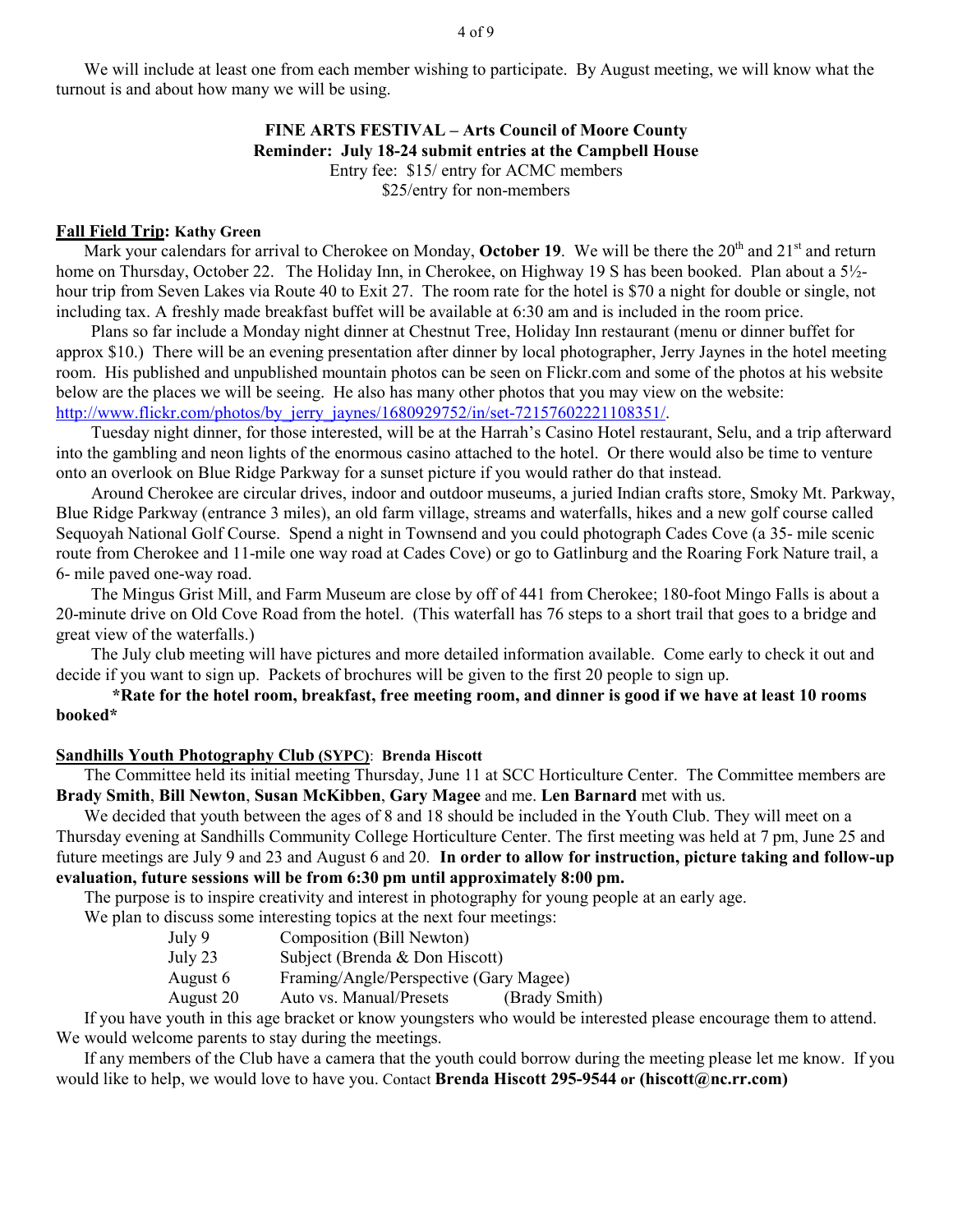#### **MEMBERSHIP: Alison Earl**

As of June 24, we now have 93 paid members, along with our two honorary members. For any of you that missed the last meeting, it was announced that **Tommy Iorio** has moved to Kentucky! We wish her well in her new location! Her new address and phone number:

| <b>Tommy Iorio</b>  |
|---------------------|
| 1005 Tanbark Rd.    |
| Lexington, KY 40515 |
| Phone: 859-523-1073 |

Our newest members are **Rich Manning** and **Jane Sessler**. Rich is a returning member, having been out of the club for about six months due to a family illness. He considers himself still in learning mode when it comes to photography. He currently uses a Cannon (a 620 Small Digital Camera) and loves to shoot just about anything. As to his SPC membership, he says he want to learn everything he can, and is looking forward to meeting all types of people and their interests. He really likes this Club and he has learned a great deal through it! He likes the trips too! His answer to the question, "Anything else you would like to share" was '**This is one great group!'.** Who can argue with that?  $\odot$ I haven't heard from Jane yet, but hope to hear from her soon and will share her data.

#### **LIBRARY: Gisela Danielson**

 During our April meeting I took a survey to see how many of the members present had actually looked at the Library Link on our website. Only about 20 percent had done so. I'm trying to get our members involved so please check out the Library Index attached to this newsletter (pages 8-9) or go to our website: www.sandhillsphotoclub.org You may borrow books and/or DVD/CDs. Place your order via email, gdanielson@nc.rr.com or call me, 673-0521. Your order will be ready for pick-up at the next SPC meeting.

Donations of gently used and fairly recent photography related books and CD/DVDs are always appreciated.

#### **REFRESHMENT ASSIGNMENTS: Bill Sheppard**

The following are refreshment providers for the next three months: **July Linda Piechota** 

**August Carole Bernard & Joanne Lentz September Jill Margeson** 

#### *NEXT BOARD MEETING***:**

**Thursday, July 16, 3:00 pm, Sandhills Community College Horticultural Gardens Visitor's Center.** 

**SPC WEBSITE:** www.sandhillsphotoclub.org

#### **2009 SPC Board Members**

| President          | Don Hiscott                      | 295-9544 |
|--------------------|----------------------------------|----------|
| Vice President     | Len Barnard                      | 673-2135 |
| Secretary          | Donna Ford                       | 295-5301 |
| Treasurer          | Denis Smetana                    | 944-8124 |
| Past President     | <b>Bill Matthews</b>             | 692-8254 |
| Programs           | Len Barnard                      | 673-2135 |
| Competition        | <b>Brady Smith</b>               | 947-3946 |
| Exhibitions        | Betty Hendrix                    | 949-4131 |
| <b>Field Trips</b> | Brenda Hiscott (Spring) 295-9544 |          |
|                    | Kathy Green (Fall)               | 585-0190 |
| Day Trips          | Jill Margeson                    | 673-1497 |
| Hospitality        | <b>Bill Sheppard</b>             | 944-1219 |
| Publicity          | Ann Stokes                       | 235-0950 |
| Workshops          | <b>Bill Matthews</b>             | 692-8254 |
| Newsletter         | Ann Stephens                     | 673-2091 |
| Library            | Gisela Danielson                 | 673-0521 |
| PSA Rep            | Jim Smith                        | 673-4744 |
| Membership         | Allison Earl                     | 215-0316 |
| Website            | John Wynton                      | 673-1084 |
|                    |                                  |          |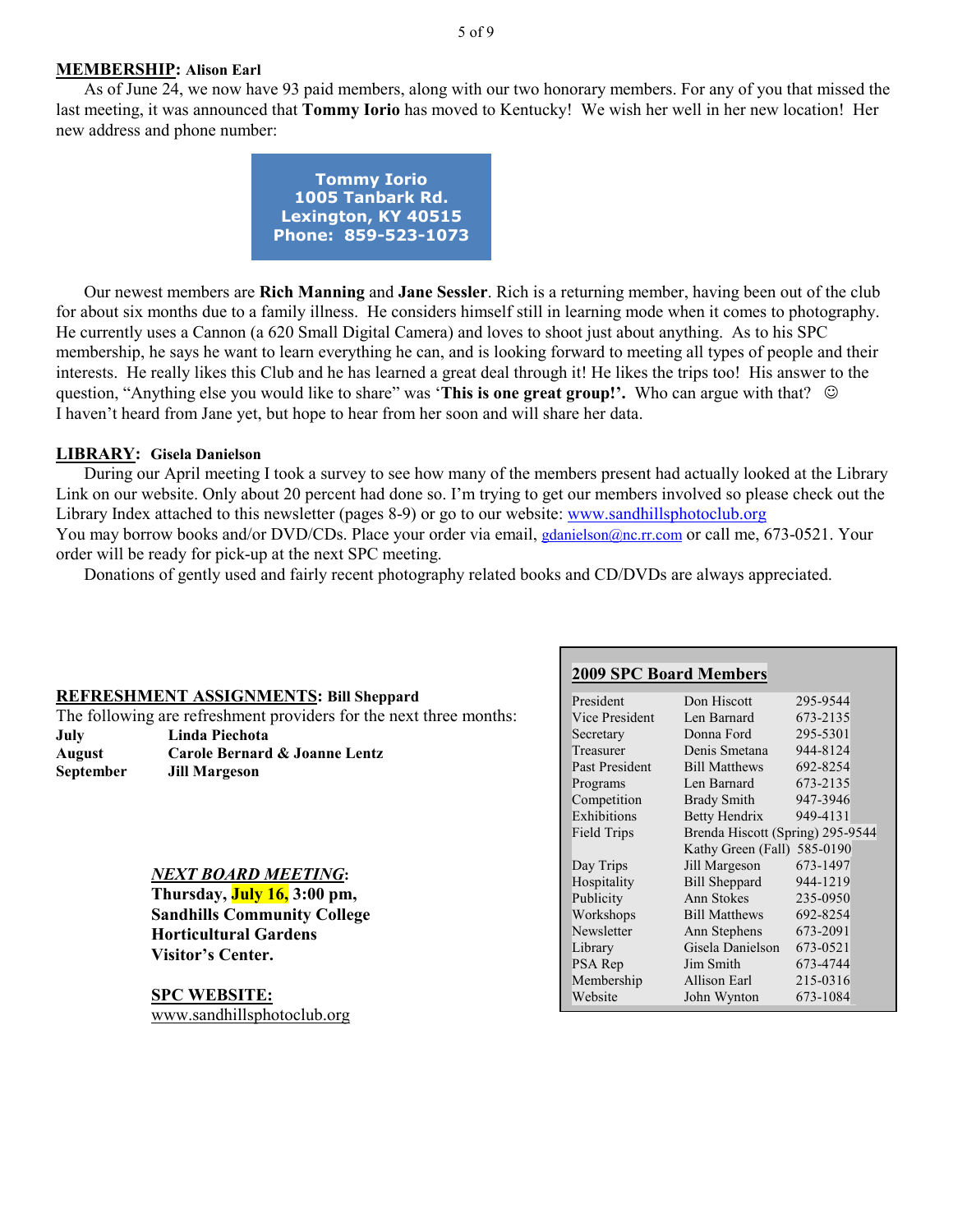## **MONTHLY FINANCIAL REPORT: Denis Smetana**

| <b>Monthly Financial Report Regular Account</b> |                              |                         |  |  |  |
|-------------------------------------------------|------------------------------|-------------------------|--|--|--|
| May 1,2009                                      | Starting balance<br>Expenses | \$5,459.82<br>$-185.00$ |  |  |  |
|                                                 | Income                       | \$105.09                |  |  |  |
| May 29, 2009                                    | Final balance                | \$5,379.91              |  |  |  |

The only expense in May was for the pre-Spring Field Trip scouting trip.

Income was from '09 dues from three members and interest on our checking account.

#### **Monthly Financial Report Projects Account**

The balance of the Regular Account (including the Projects Account) is \$5,542.56.

There was no other activity in our projects account so the beginning and end balance was the same at \$162.65.

# **Photo Tip of the Month: Jill Margeson**

## **How to Critique a Photo**

Take a look at this online article: http://news.deviantart.com/article/70348/. It lists questions to ask when looking honestly and constructively at your photographs for impact, composition, and technical/camera work.

*If you have a photo tip to share with SPC members in the newsletter, please e-mail to Ann Stephens at Astephens95@nc.rr.com*

#### **PHOTO EQUIPMENT CLASSIFIED**

If you wish to buy or sell photo equipment, send your ad to **Ann Stephens** at astephens95@nc.rr.com. Ads run for two issues unless you request otherwise.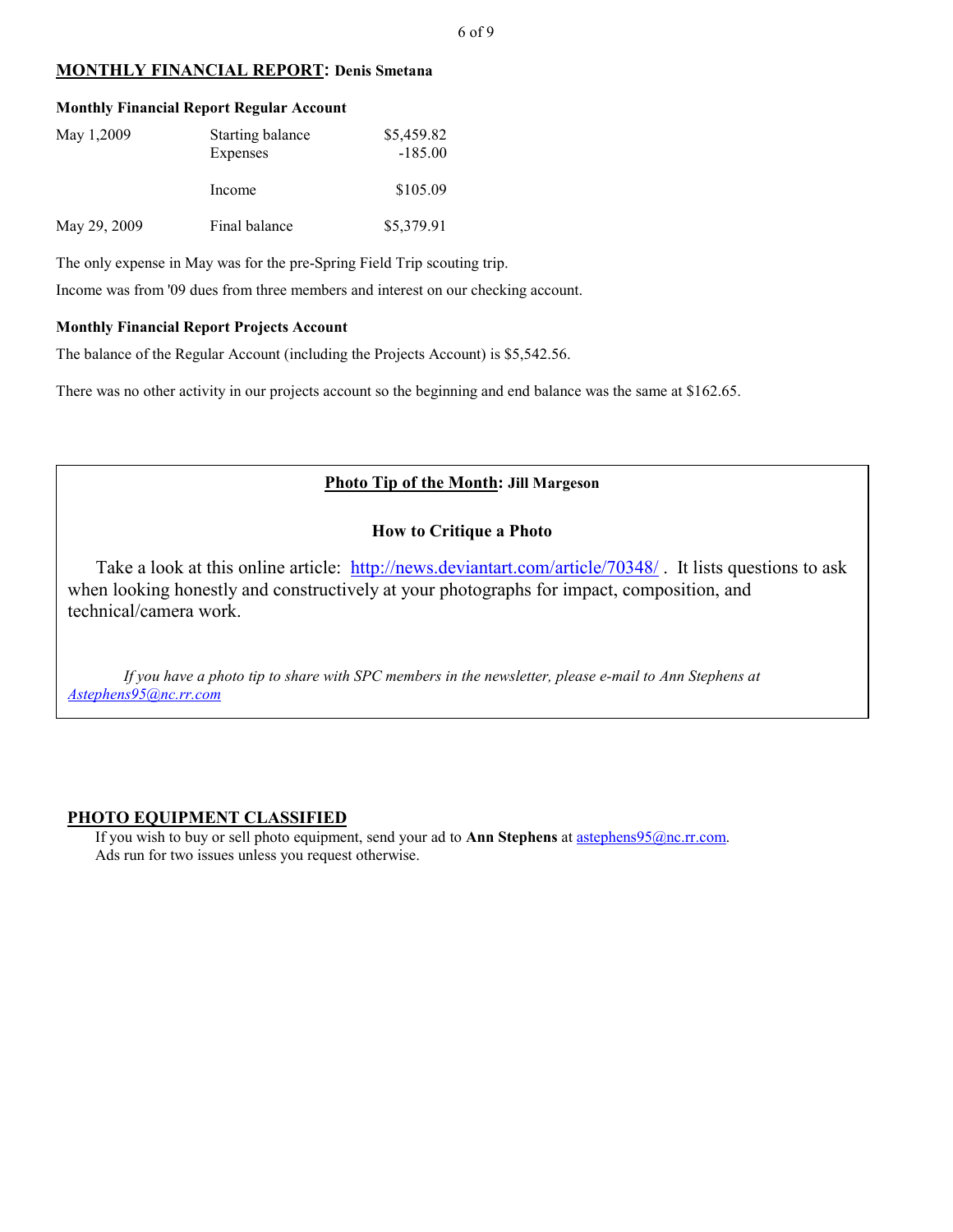# Weymouth Scavenger Hunters

**MEET at the front Weymouth parking lot on July 9 at 8:30 am** if you want some company exploring the grounds, or if you want to ask about your camera or how to do a certain type of shot. Call Jill at 673-1497 if you are interested or if you can come as a volunteer helper. If rain is pouring down, we will not meet.

Seventeen brave members signed up for the hunt at Weymouth Center. If you weren't one, join us-it is not too late. Send photos anytime until July 17. Please follow these instructions for sending 4 photos you'd like discussed from 4 of the 6 topics:

**Resize** your photos to competition size (this is NOT a competition). Make the shortest side a minimum of 768 pixels and the total size not more than 2 MB.

**Attach the resized photo to your email** and write in the subject space: Your name and picture category. Example: "Jill Margeson spiral". If you would rather not have your name on the picture for the critique during workshop, write "anonymous spiral". If you make a lot of changes in your photo and you want to show a final product, send 2 pictures of the same shot. Write " name, spiral original" and "name, spiral ready to print".

**Send to: jillmargeson6@gmail.com** Note: this is a different address for Jill's usual email.

**WORKSHOP** will be on Saturday, July 25, 9:00 to 11:00 am at SCC gardens building called Burlingame room. Look for ring of children in front of the building. Everyone is invited-even if you have no photos. If you can't come, let me know when you email photos, and someone will record the comments for you.

Interesting captures have been reported recently: A fireplace inside the house has a great SPIRAL. The pond is ALIVE with frogs and dragonflies. Roses have big drops of WATER in the early morning light. On the trail off the pond some RED strawberry-like things have been spotted among dark green leaves. Plenty of ACTION has been seen from a team of four magnificent black horses practicing on the field in front of the stables. STRAIGHT LINES have been spotted in the walls and fences and benches.

It's fun to hunt! Give it a try!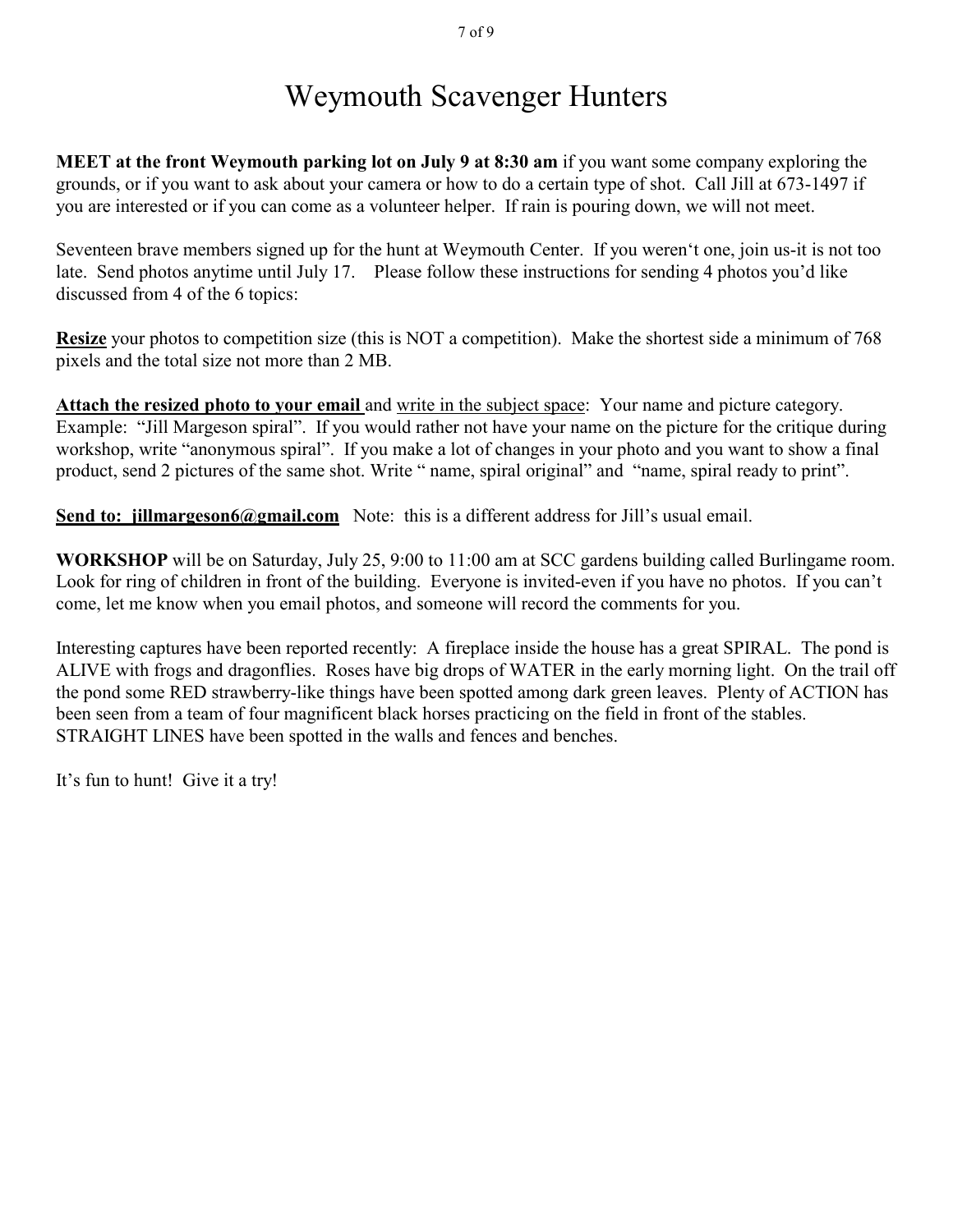| <b>Library Index-Books</b>           |                                                                                                                                                        |                  |  |  |
|--------------------------------------|--------------------------------------------------------------------------------------------------------------------------------------------------------|------------------|--|--|
|                                      | <b>Sandhills Photography Club</b>                                                                                                                      |                  |  |  |
| <b>Author</b>                        | Title                                                                                                                                                  | <b>Book</b><br># |  |  |
| Andrews, Philip                      | Adobe Photoshop Elements 5.0 (Visual introduction to digital<br>photography)                                                                           | 126              |  |  |
| Blacklock, Craig &<br>Nadine         | Photographing Wildflowers (techniques for the advanced<br>amateur and professional)                                                                    | 102              |  |  |
| Braasch, Gary                        | Photographing the Patterns of Nature (learn to see nature's<br>basic designs)                                                                          | 118              |  |  |
| Brown, Richard W.                    | Pictures from the Country (a guide to photographing rural life<br>and landscapes)                                                                      | 103              |  |  |
| Brundage, Barbara                    | Photoshop Elements 5 (the book that should have been in the<br>box)                                                                                    | 127              |  |  |
| Caulfield, Patricia                  | Capturing the Landscape with your Camera (techniques for<br>photographing vistas and closeups in nature)                                               | 119              |  |  |
| Eastman Kodak                        | The New Joy of Photography (classic guide to the tools and<br>techniques of better photography)                                                        | 100              |  |  |
| Eastman Kodak                        | Black-and-White Darkroom Techniques (the Kodak workshop<br>series)                                                                                     | 110              |  |  |
| Eastman Kodak                        | Photo Décor (a guide to the enjoyment of photographic art)                                                                                             | 101              |  |  |
| Eastman Kodak                        | The Joy of Photographing People (advise on how you can<br>better observe people and take better pictures of them)                                      | 116              |  |  |
| Ericksenn, Lief &<br>Sincebaugh, Els | Adventures in Closeup Photography                                                                                                                      | 111              |  |  |
| Evening, Martin                      | Adobe Photoshop for Photographers CS2                                                                                                                  | 132              |  |  |
| Fell, Derek                          | How to Photograph Flowers, Plants & Landscapes (make<br>beautiful plant pictures)                                                                      | 104              |  |  |
| Fitzharris, Tim                      | The Sierra Club Guide to 35mm Landscape Photography<br>(comprehensive guide to great scenic photography)                                               | 105              |  |  |
| Fitzharris, Tim                      | The Audubon Society Guide to Nature Photography (a complete<br>and inspiring guide to nature photography)                                              | 106              |  |  |
| Fitzharris, Tim                      | The Sierra Club Guide to Close-up Photography in Nature<br>(composition for butterflies, hummingbirds, wildflowers,<br>spiders, frogs, still life etc) | 107              |  |  |
| Gibbons, Bob &<br>Wilson, Peter      | Night & Low-Light Photography (comprehensive, practical and<br>technical guide)                                                                        | 120              |  |  |
| Hedgecoe, John                       | New Book of Photography (how to see and take better<br>pictures)                                                                                       | 117              |  |  |
| Hill, Martha                         | The Art of Photographing Nature (analyze the elements in the<br>viewfinder that affect the final composition)                                          | 112              |  |  |
| Kelby, Scott                         | The Digital Photography Book (step-by-step secrets for how to<br>make your photos look like the pros')                                                 | 130              |  |  |
| Kelby, Scott                         | The Digital Photography Book II (step-by-step secrets for how<br>to make your photos look like the pros')                                              | 140              |  |  |
| Kelby, Scott                         | The Photoshop CS Book for Digital Photographers (instructions<br>on how to use CS)                                                                     | 121              |  |  |
| Lange, Joseph K.                     | How to Photograph Landscapes (shows how to recognize and<br>capture memorable shots in a wide variety of settings)                                     | 150              |  |  |
| Lepp, George                         | Beyond the Basics (innovative techniques for outdoor/nature<br>photography)                                                                            | 108              |  |  |
| Lepp, George &                       | Beyond the Basics II (more innovative techniques for                                                                                                   | 109              |  |  |

outdoor/nature photography)

Vincent, Kathryn (\* 1922)